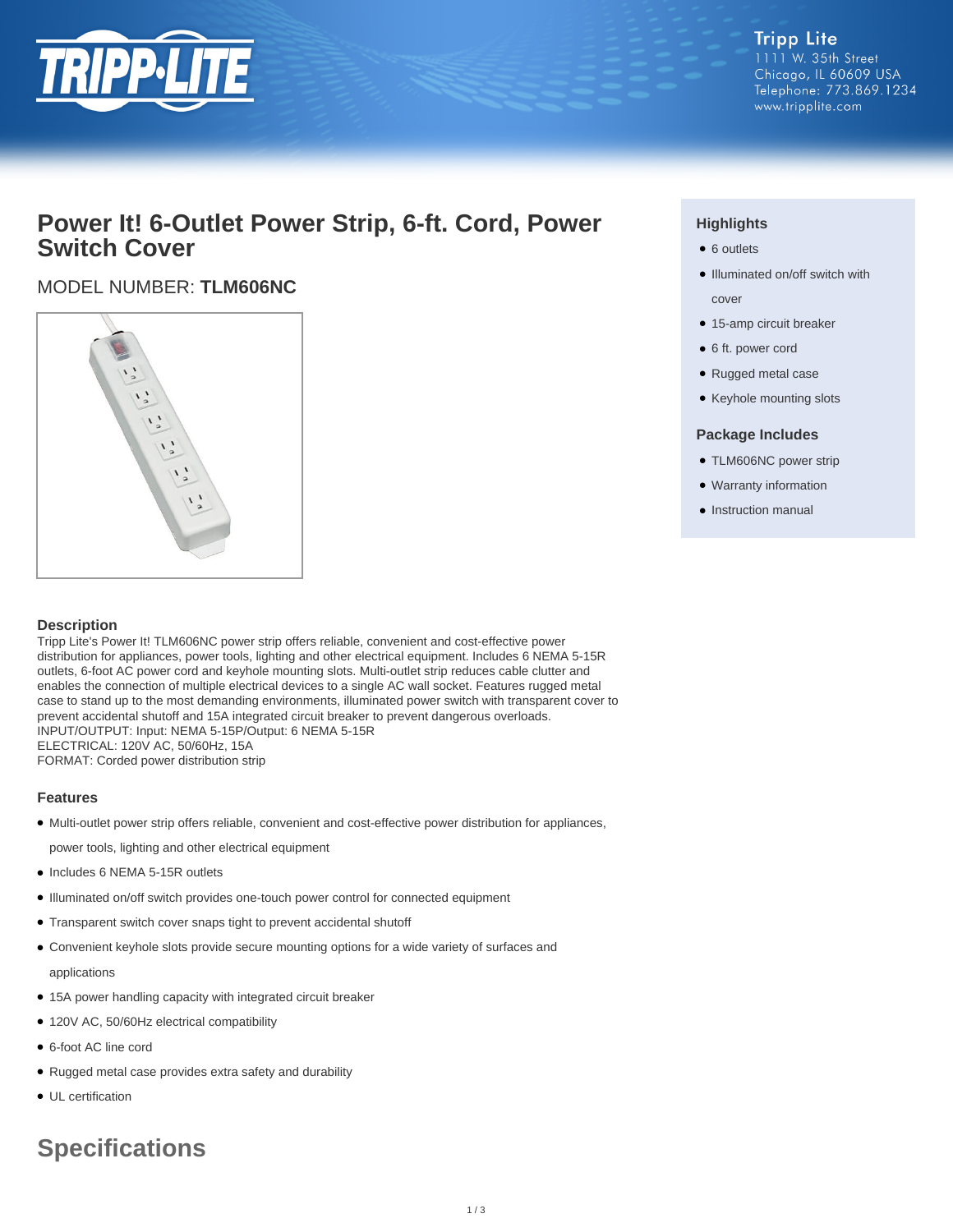

| <b>OVERVIEW</b>                                         |                                                                                 |  |
|---------------------------------------------------------|---------------------------------------------------------------------------------|--|
| <b>UPC Code</b>                                         | 037332127426                                                                    |  |
| <b>OUTPUT</b>                                           |                                                                                 |  |
| <b>Frequency Compatibility</b>                          | 50 / 60 Hz                                                                      |  |
| Output (Watts)                                          | 1800                                                                            |  |
| <b>Output Receptacles</b>                               | $(6)$ 5-15R                                                                     |  |
| Circuit Breaker (amps)                                  | 15                                                                              |  |
| Overload Protection                                     | 15A circuit breaker                                                             |  |
| Transformer Accommodation                               | $(2)$ Yes                                                                       |  |
| <b>Outlet Orientation</b>                               | Single row of 6                                                                 |  |
| Right-Angle Outlets                                     | No                                                                              |  |
| <b>INPUT</b>                                            |                                                                                 |  |
| Nominal Input Voltage(s) Supported                      | <b>120V AC</b>                                                                  |  |
| <b>Recommended Electrical Service</b>                   | 15A 120V                                                                        |  |
| Input Cord Gauge Type                                   | 14 gauge; SJT                                                                   |  |
| Voltage Compatibility (VAC)                             | 120                                                                             |  |
| Input Plug Type                                         | <b>NEMA 5-15P</b>                                                               |  |
| Input Cord Length (ft.)                                 | 6                                                                               |  |
| Input Cord Length (m)                                   | 1.83                                                                            |  |
| Integrated Cord Clip                                    | No                                                                              |  |
| <b>USER INTERFACE, ALERTS &amp; CONTROLS</b>            |                                                                                 |  |
| Switches                                                | Illuminated on/off switch controls power to all outlets                         |  |
| Locking Switch Cover                                    | Transparent switch cover snaps tight to prevent accidental shutoff              |  |
| <b>PHYSICAL</b>                                         |                                                                                 |  |
| Anti-Microbial Protective Coating                       | <b>No</b>                                                                       |  |
| Color                                                   | Light Gray                                                                      |  |
| Color (AC Line Cord)                                    | Light Gray                                                                      |  |
| Integrated Keyhole Mounting Slots                       | Yes (Includes flanges)                                                          |  |
| Keyhole Slot Mounting<br>Measurement (Center to Center) | Distance between keyhole slots = 203.20mm; Distance between end tabs = 330.17mm |  |
| Material of Construction                                | Metal case                                                                      |  |
| Outlets Measurement (Center to<br>Center)               | 41.30mm                                                                         |  |